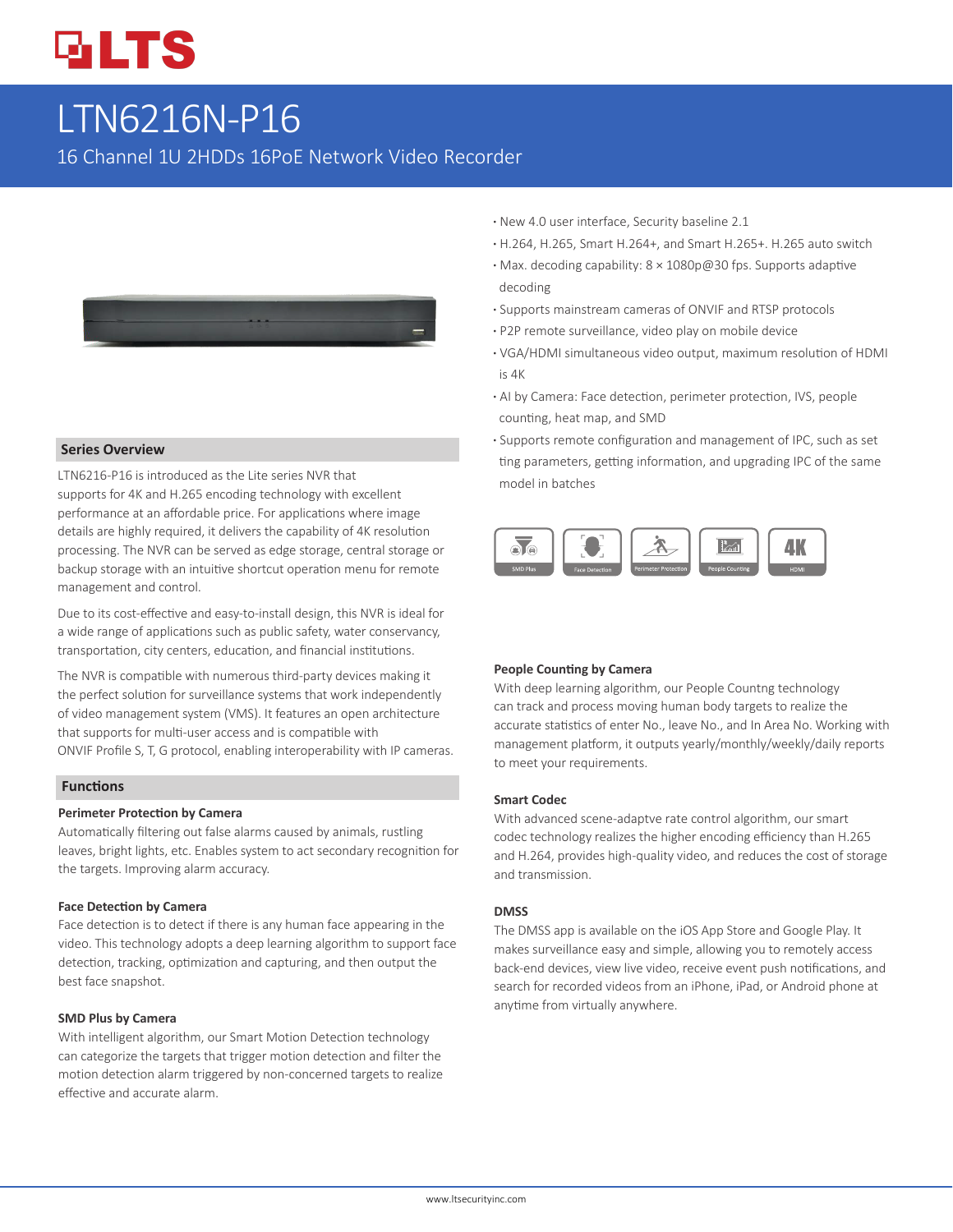## **Technical Specification**

#### System

| Main Processor                 | Industrial-grade embedded processor                 |  |  |
|--------------------------------|-----------------------------------------------------|--|--|
| OS                             | <b>Embedded Linux</b>                               |  |  |
| Operation Interface            | Web/operating in local GUI                          |  |  |
| Perimeter Protection by Camera |                                                     |  |  |
| Performance                    | 8 channels                                          |  |  |
| AI Search                      | Search for pictures by channel, time and event type |  |  |
| Face Detection by Camera       |                                                     |  |  |
| Performance                    | 4 channels                                          |  |  |

| <b>Face Attributes</b> | 6 attributes: Gender, age, glasses, expression, mouth<br>mask, and beard |
|------------------------|--------------------------------------------------------------------------|
| AI Search              | Search for pictures by channel, time and face attributes                 |

## SMD Plus by Camera

| Performance                         | 12 channels                                                                                                                                                                                         |  |
|-------------------------------------|-----------------------------------------------------------------------------------------------------------------------------------------------------------------------------------------------------|--|
| AI Search                           | Search by target classification (human, vehicle)                                                                                                                                                    |  |
| Video                               |                                                                                                                                                                                                     |  |
| <b>Access Channel</b>               | 16                                                                                                                                                                                                  |  |
| Network Bandwidth                   | Access: 160 Mbps; Storage: 160 Mbps; Forward: 64<br>Mbps                                                                                                                                            |  |
| Resolution                          | 8MP; 6MP; 5MP; 4MP; 3MP; 1080p; 720p; D1                                                                                                                                                            |  |
| <b>Decoding Capability</b>          | 8 × 1080p@30 fps                                                                                                                                                                                    |  |
| Video Output                        | 1 × VGA output, 1 × HDMI output, supports<br>simultaneous video sources output for VGA and HDMI                                                                                                     |  |
| Multi-screen Display                | 1, 4, 8, 9, 16 views                                                                                                                                                                                |  |
| Third-party Camera<br><b>Access</b> | ONVIF; RTSP                                                                                                                                                                                         |  |
| Compression                         |                                                                                                                                                                                                     |  |
| Video                               | Smart H.265/H.265/Smart H.264/H.264/MJPEG                                                                                                                                                           |  |
| Audio                               | PCM/G711A/G711U/G726/AAC                                                                                                                                                                            |  |
| Network                             |                                                                                                                                                                                                     |  |
| Network Protocol                    | HTTP; HTTPS; TCP/IP; IPv4/IPv6; UPnP; SNMP; RTSP;<br>UDP; SMTP; NTP; DHCP; DNS; IP Filter; DDNS; FTP; Alarm<br>Server; IP Search (Support private IP camera; DVR; NVS;<br>etc.); P2P; auto register |  |
| <b>Mobile Phone Access</b>          | Android; iOS                                                                                                                                                                                        |  |
| Interoperability                    | ONVIF(profile T/S/G); CGI; SDK                                                                                                                                                                      |  |
| <b>Browser</b>                      | Chrome; IE9 or later; firefox                                                                                                                                                                       |  |
| Record Playback                     |                                                                                                                                                                                                     |  |
| Multi-channel Playback              | Up to 16 channels for playback                                                                                                                                                                      |  |
| <b>Record Mode</b>                  | Manual record; alarm recording; SMD recording; smart<br>recording                                                                                                                                   |  |
| Storage                             | Local HDD; network                                                                                                                                                                                  |  |
| Backup                              | USB storage device                                                                                                                                                                                  |  |

| <b>Playback Function</b>    | 1. Play/pause/stop/slow/quick/backward/by frame<br>2. Full screen, backup (video clip/file), partial zoom in,<br>and audio on/off |  |  |
|-----------------------------|-----------------------------------------------------------------------------------------------------------------------------------|--|--|
| Storage                     |                                                                                                                                   |  |  |
| Disk Group                  | Yes                                                                                                                               |  |  |
| Alarm                       |                                                                                                                                   |  |  |
| General Alarm               | Motion detection, privacy masking, video loss, scene<br>changing, PIR alarm, IPC external alarm                                   |  |  |
| Anomaly Alarm               | Camera disconnection, storage error, disk full, IP conflict,<br>MAC conflict, login locked, and cybersecurity exception           |  |  |
| <b>Intelligent Alarm</b>    | Face detection, perimeter protection (intrusion and<br>tripwire), IVS, people counting, heat map, and SMD<br>alarms               |  |  |
| Alarm Linkage               | Recording, snapshot, audio, buzzer, log, preset, and<br>email                                                                     |  |  |
| <b>External Port</b>        |                                                                                                                                   |  |  |
| Audio Input                 | $1 \times$ RCA input                                                                                                              |  |  |
| Audio Output                | $1 \times$ RCA output                                                                                                             |  |  |
| <b>HDD</b>                  | 2 SATA III ports, up to 10 TB for a single HDD. The<br>maximum HDD capacity varies with environment<br>temperature                |  |  |
| Alarm Input                 | 4                                                                                                                                 |  |  |
| Alarm Output                | $\overline{2}$                                                                                                                    |  |  |
| USB                         | $2(1 \times$ front USB2.0; $1 \times$ back USB2.0)                                                                                |  |  |
| HDMI                        | 1 (supports up to 4K resolution output)                                                                                           |  |  |
| VGA                         | $\mathbf{1}$                                                                                                                      |  |  |
| Network                     | 1 × RJ-45, 10/100/1000 Mbps self-adaptive Ethernet port                                                                           |  |  |
| PoE                         | 16                                                                                                                                |  |  |
| General Parameter           |                                                                                                                                   |  |  |
| Power Supply                | 100 V-240 V, 47 Hz-63 HZ, 3.5 A                                                                                                   |  |  |
| Power Consumption           | < 10 W (HDD not included, idling)<br>Total output power of PoE is 117W, the maximum<br>output power of a single port is 25.5W     |  |  |
| Net Weight                  | 2.63 kg (5.80 lb)                                                                                                                 |  |  |
| Gross Weight                | 3.91 kg (8.62 lb)                                                                                                                 |  |  |
| <b>Product Dimensions</b>   | 375 mm × 327.4 mm × 53.8 mm (14.76" × 12.89" ×<br>$2.12"$ (W $\times$ L $\times$ H)                                               |  |  |
| Package Dimensions          | 170 mm × 449 mm × 421 mm (6.69" × 17.68" × 16.57")<br>$(W \times L \times H)$                                                     |  |  |
| <b>Operating Conditions</b> | $-10$ °C to +55 °C (+10 °F to +131 °F)                                                                                            |  |  |
| <b>Storage Conditions</b>   | 0 °C to +40 °C (32 °F to 104 °F)                                                                                                  |  |  |
| <b>Operating Humidity</b>   | 10%~93%                                                                                                                           |  |  |
| <b>Storage Humidity</b>     | 30%~85%                                                                                                                           |  |  |
| <b>Operating Altitude</b>   | 3000 m (9842.52 ft)                                                                                                               |  |  |
| Installation                | Desktop mounted                                                                                                                   |  |  |
| Certifications              | CE: EN62368-1; EN55032, EN55024, EN55035, EN61000-<br>3-2, EN61000-3-3 EN50130-4<br>FCC: Part 15 Subpart B                        |  |  |